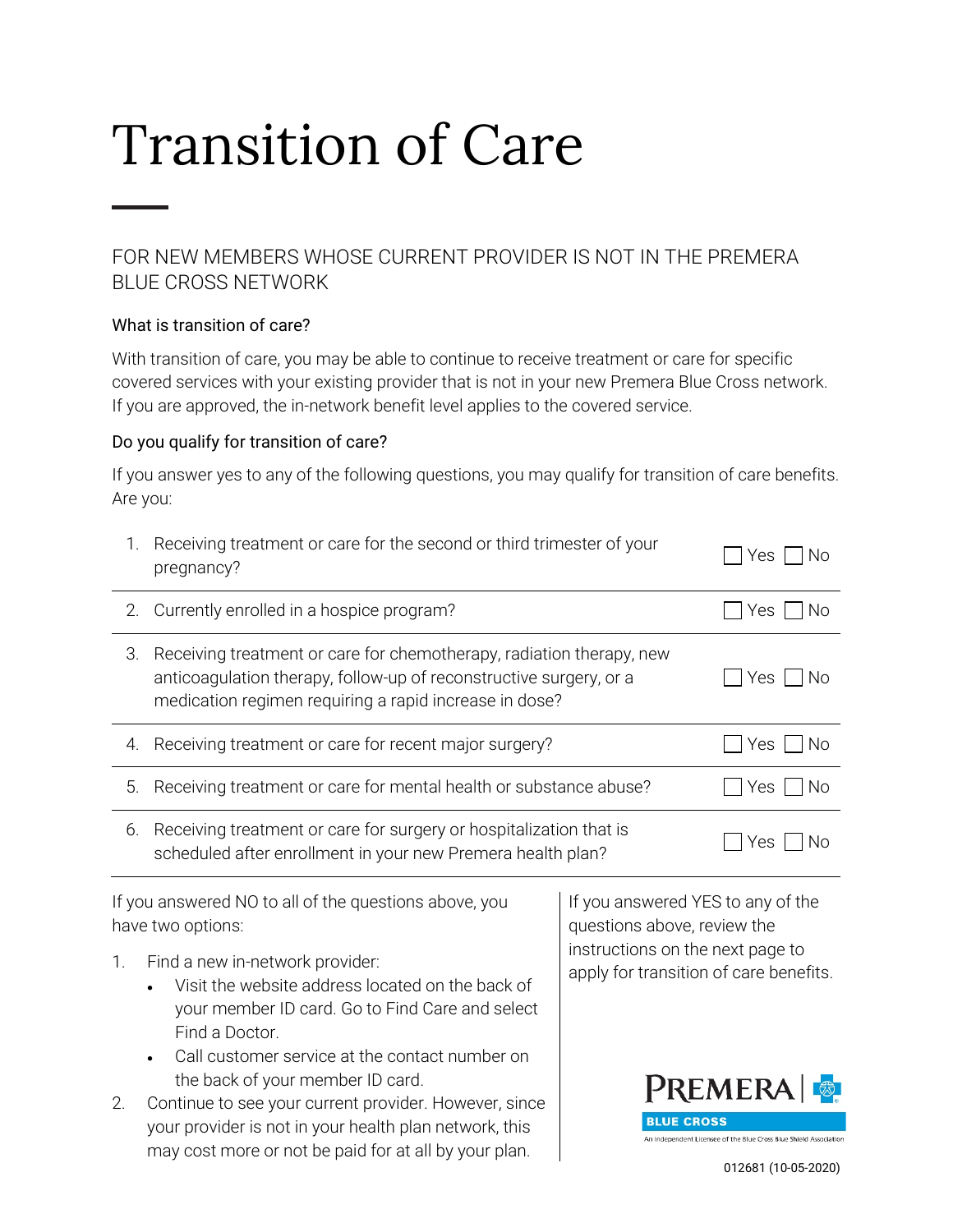#### **Instructions**

If you qualify, Premera will approve your continued treatment or care for a limited time with your current, out-of-network healthcare provider. To apply:

- 1. Ask your current healthcare provider to send a request for transition of care on your behalf. Your provider must fax the request in writing to 800-843-1114.
- 2. Our care management team will review the request submitted by your provider and make a decision within five business days.
- 3. If your request is approved, you may continue treatment or care with your current healthcare provider at the in-network benefit level described in your benefits booklet. Note that you may still need to pay for charges that exceed the maximum allowable amount of your new health plan. Your transition of care benefits may also be limited to a defined period based on the treatment plan.

Although not all requests will meet the requirement for approval, Premera will work closely with you and your healthcare provider to help you with your continued treatment and care.

If you have questions about transition of care benefits, call the customer service number on the back of your member ID card.